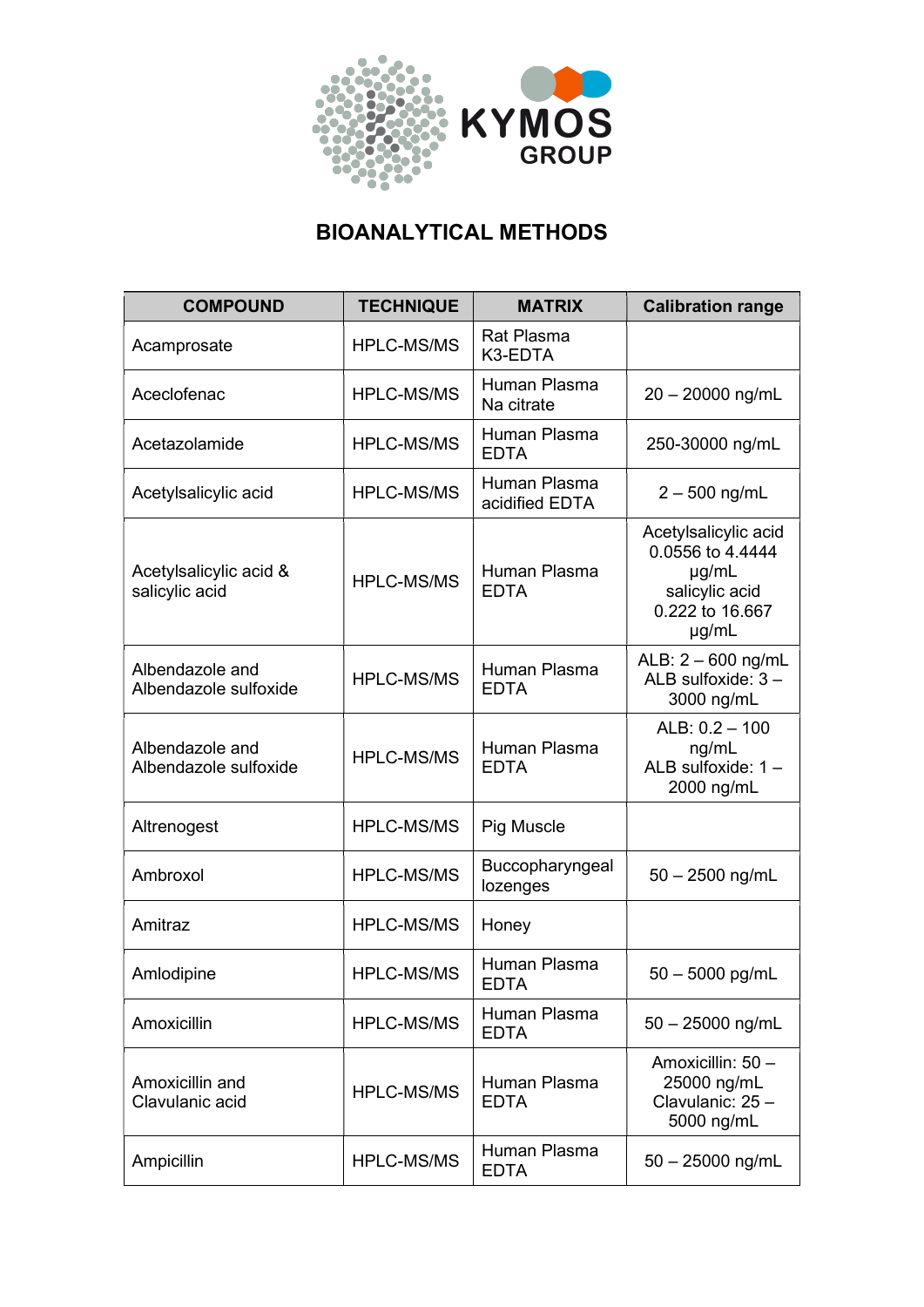

| Androstenediol (Adiol)                  | <b>HPLC-MS/MS</b> | Human Plasma<br>Heparin      | $50 - 10000$ pg/mL |
|-----------------------------------------|-------------------|------------------------------|--------------------|
| Androstenedione                         | <b>HPLC-MS/MS</b> | Human Plasma<br>Heparin      | 15 - 3000 pg/mL    |
| Atazanavir                              | <b>HPLC-MS/MS</b> | <b>Rat Plasma</b><br>K2-EDTA |                    |
| Atorvastatin                            | <b>HPLC-MS/MS</b> | Human Plasma<br><b>EDTA</b>  | $0.25 - 100$ ng/mL |
| Atorvastatin                            | <b>HPLC-MS/MS</b> | <b>Rat Plasma</b><br>K2-EDTA |                    |
| <b>Baclofen</b>                         | <b>HPLC-MS/MS</b> | Human Plasma<br><b>EDTA</b>  | 1 - 1000 ng/mL     |
| Beclomethasone mono<br>and dipropionate | <b>HPLC-MS/MS</b> | Human Plasma<br><b>EDTA</b>  | $5 - 3000$ pg/mL   |
| Benzylpenicillin                        | <b>HPLC-MS/MS</b> | Ovine Plasma<br>K3-EDTA      |                    |
| Benzylpenicillin                        | <b>HPLC-MS/MS</b> | <b>Ovine Muscle</b>          |                    |
| Benzylpenicillin                        | <b>HPLC-MS/MS</b> | Ovine Kidney                 |                    |
| Benzylpenicillin                        | <b>HPLC-MS/MS</b> | <b>Ovine Liver</b>           |                    |
| Benzylpenicillin                        | <b>HPLC-MS/MS</b> | Ovine Fat                    |                    |
| <b>Bilobalide</b>                       | <b>HPLC-MS/MS</b> | Human Plasma<br>Heparin      | $0.2 - 50$ ng/mL   |
| Bisoprolol                              | <b>HPLC-MS/MS</b> | Human Plasma<br><b>EDTA</b>  | $0.25 - 250$ ng/mL |
| <b>Budesonide</b>                       | <b>HPLC-MS/MS</b> | Human Plasma<br>Heparin      | 5 - 500 pg/mL      |
| Buprenorphine                           | <b>HPLC-MS/MS</b> | Human Plasma<br><b>EDTA</b>  | 5 - 1000 pg/mL     |
| Candesartan                             | <b>HPLC-MS/MS</b> | Human Plasma<br><b>EDTA</b>  | $0.5 - 200$ ng/mL  |
| Carvedilol                              | <b>HPLC-MS/MS</b> | Human Plasma<br>Heparin      | $0.2 - 100$ ng/mL  |
| Celecoxib                               | HPLC-MS/MS        | Human Plasma<br><b>EDTA</b>  | $5 - 500$ ng/mL    |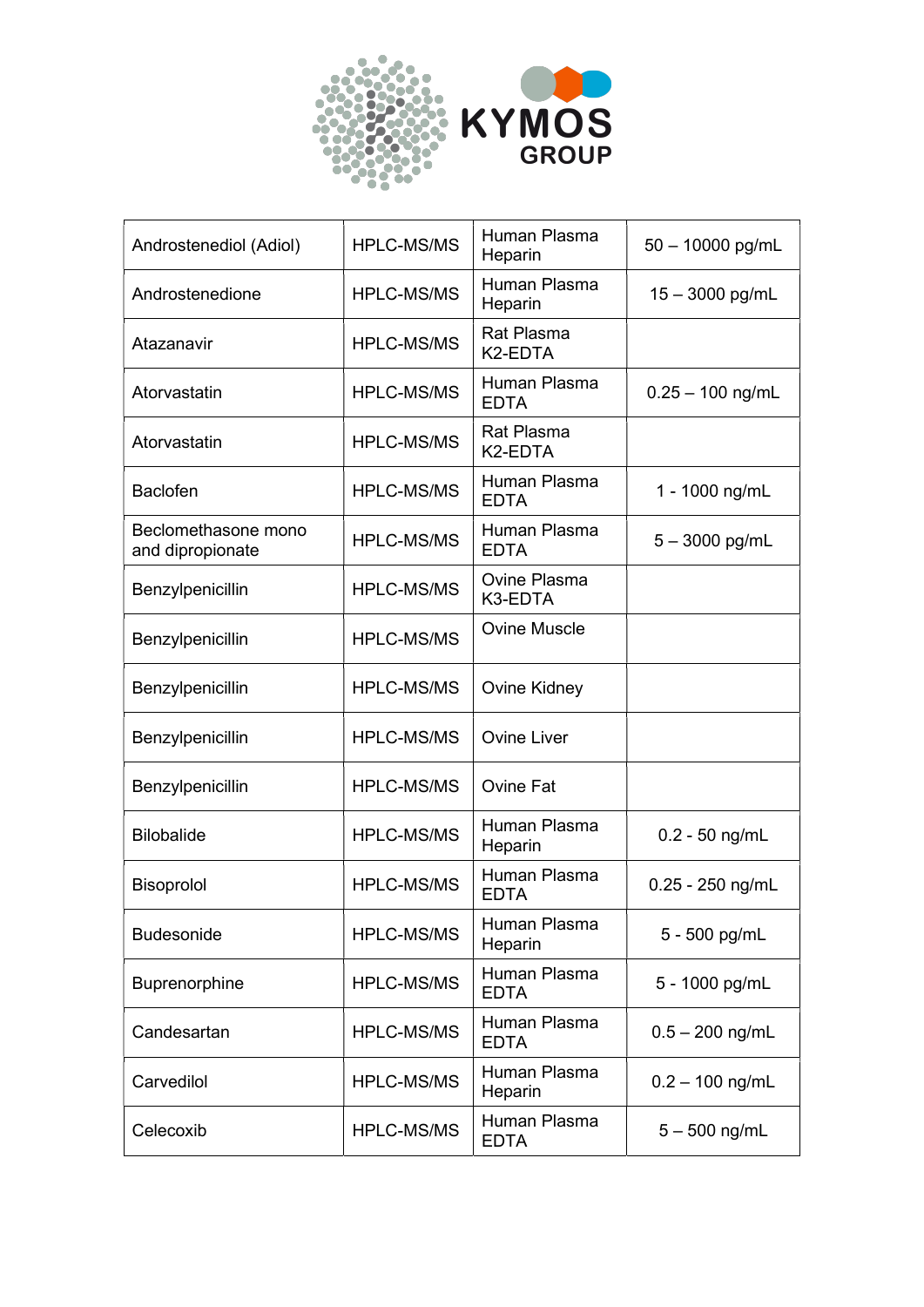

| Cefixime                                 | <b>HPLC-MS/MS</b> | Human Plasma<br><b>EDTA</b>                  | $2.5 - 2500$ ng/mL |
|------------------------------------------|-------------------|----------------------------------------------|--------------------|
| Ceftiofur                                | <b>HPLC-MS/MS</b> | Pig Plasma<br>K2-EDTA                        |                    |
| Ceftiofur                                | <b>HPLC-MS/MS</b> | Pig Injection site<br>(Muscle)               |                    |
| Ceftiofur                                | <b>HPLC-MS/MS</b> | <b>Bovine Plasma</b><br>K <sub>2</sub> -EDTA |                    |
| Ceftiofur                                | <b>HPLC-MS/MS</b> | <b>Bovine Injection</b><br>Site (Muscle)     |                    |
| Ceftiofur                                | <b>HPLC-MS/MS</b> | <b>Bovine Milk</b>                           |                    |
| Chloral hydrate                          | $GC/\mu$ -ECD     | Human Plasma<br>Heparin                      | $10 - 100$ ng/mL   |
| Chloral hydrate                          | $GC/\mu$ -ECD     | Rabbit Plasma<br>Lithium Heparin             |                    |
| Chlormadinone acetate                    | <b>HPLC-MS/MS</b> | Human Plasma<br><b>EDTA</b>                  | $25 - 5000$ pg/mL  |
| Chlorpheniramine                         | <b>HPLC-MS/MS</b> | Human Plasma<br><b>EDTA</b>                  | $0.2 - 100$ ng/mL  |
| Clorazepate (as N-<br>desmethyldiazepam) | <b>HPLC-MS/MS</b> | Human Plasma<br><b>EDTA</b>                  | $0.5 - 500$ ng/mL  |
| Clozapine                                | <b>HPLC-MS/MS</b> | Human Plasma<br><b>EDTA</b>                  | $0.1 - 60$ ng/mL   |
| Cicletanine                              | <b>HPLC-MS/MS</b> | Human Plasma<br>Heparin                      | $3 - 3000$ ng/mL   |
| Ciprofloxacin                            | <b>HPLC-MS/MS</b> | Human Plasma<br><b>EDTA</b>                  | 20 - 10000 ng/mL   |
| Ciprofloxacin                            | <b>HPLC-MS/MS</b> | Cat Plasma<br>K2-EDTA                        |                    |
| Cytisine                                 | <b>HPLC-MS/MS</b> | Human Plasma<br>Lithium Heparin              | $1 - 400$ ng/mL    |
| Clarithromycin                           | <b>HPLC-MS/MS</b> | Human Plasma<br>Heparin                      | $10 - 2000$ ng/mL  |
| Clavulanic acid                          | <b>HPLC-MS/MS</b> | Human Plasma<br><b>EDTA</b>                  | $20 - 5000$ ng/mL  |
| Codeine                                  | HPLC-MS/MS        | Human Plasma<br>Heparin                      | $0.5 - 200$ ng/mL  |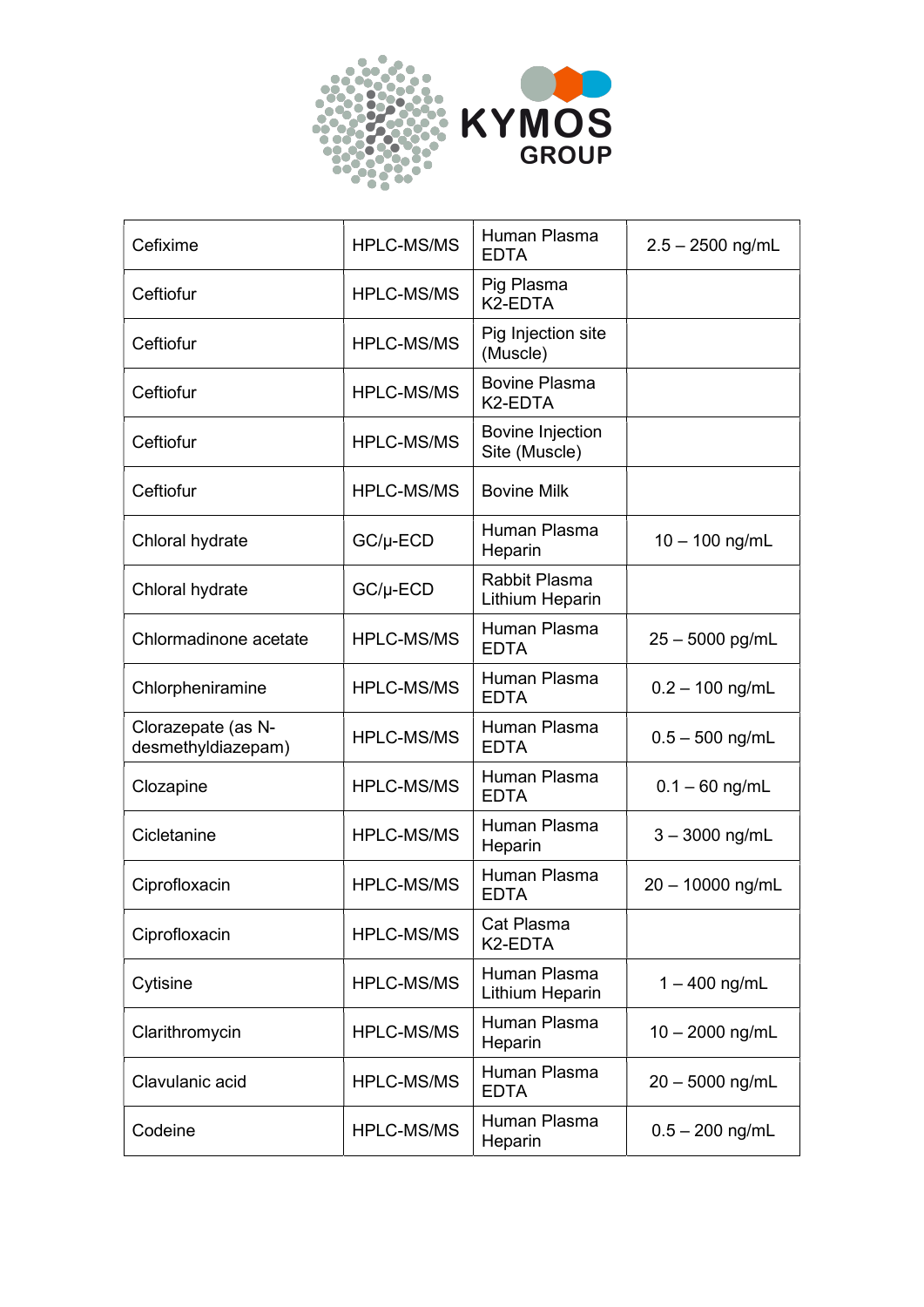

| Colistin                                                 | <b>HPLC-MS/MS</b> | Pig Intestinal<br>Content           |                                                                                  |
|----------------------------------------------------------|-------------------|-------------------------------------|----------------------------------------------------------------------------------|
| Colistin                                                 | <b>HPLC-MS/MS</b> | Pig Slurry                          |                                                                                  |
| Dehydroepiandrosterone<br>(DHEA)                         | <b>HPLC-MS/MS</b> | Human Plasma<br>Heparin             | $100 - 20000$ pg/mL                                                              |
| Dehydroepiandrosterone<br>Sulfate (DHEAS)                | <b>HPLC-MS/MS</b> | Human Plasma<br>Heparin             | $20 - 4000$ ng/mL                                                                |
| Desmopressin                                             | <b>HPLC-MS/MS</b> | Human Plasma<br><b>EDTA</b>         | $2 - 150$ pg/mL                                                                  |
| Desogestrel<br>(as 3-ketodesogestrel or<br>etonogestrel) | <b>HPLC-MS/MS</b> | Human Plasma<br><b>EDTA</b>         | $25 - 5000$ pg/mL                                                                |
| Desloratadine                                            | <b>HPLC-MS/MS</b> | Human Plasma<br><b>EDTA</b>         | $25 - 5000$ pg/mL                                                                |
| Dexamethasone                                            | <b>HPLC-MS/MS</b> | Human Plasma<br><b>EDTA</b>         | $100 - 2000$ pg/mL                                                               |
| Dexamethasone                                            | <b>HPLC-MS/MS</b> | <b>Rat Plasma</b><br>K3-EDTA        |                                                                                  |
| Dexketoprofen                                            | <b>HPLC-MS/MS</b> | Human Plasma<br>Heparin             | $5 - 5000$ ng/mL                                                                 |
| Dextromethorphan                                         | <b>HPLC-MS/MS</b> | Human Plasma<br><b>EDTA</b>         | $10 - 5000$ pg/mL                                                                |
| Diampylate                                               | <b>HPLC-MS/MS</b> | <b>Ovine Fat</b>                    |                                                                                  |
| Diampylate                                               | <b>HPLC-MS/MS</b> | Ovine Kidney                        |                                                                                  |
| Diampylate                                               | <b>HPLC-MS/MS</b> | Ovine Liver                         |                                                                                  |
| Diampylate                                               | <b>HPLC-MS/MS</b> | Ovine Injection<br>site<br>(Muscle) |                                                                                  |
| Diazepam                                                 | <b>HPLC-MS/MS</b> | Human Plasma<br>Na citrate          | $1 - 500$ ng/mL                                                                  |
| 2,4-dichlorobenzyl alcohol<br>& amylmetacresol           | UPLC-UV           | Buccopharyngeal<br>lozenges/saliva  | 2,4-DCBA:<br>$0.6$ to 30 $\mu$ g/mL<br>Amylmetacresol:<br>$0.3$ to 15 $\mu$ g/mL |
| 2,4-dichlorobenzyl alcohol,<br>lidocaine &               | UPLC-UV           | Buccopharyngeal<br>lozenges/saliva  | 2,4-DCBA:<br>0.6 to 30 µg/mL                                                     |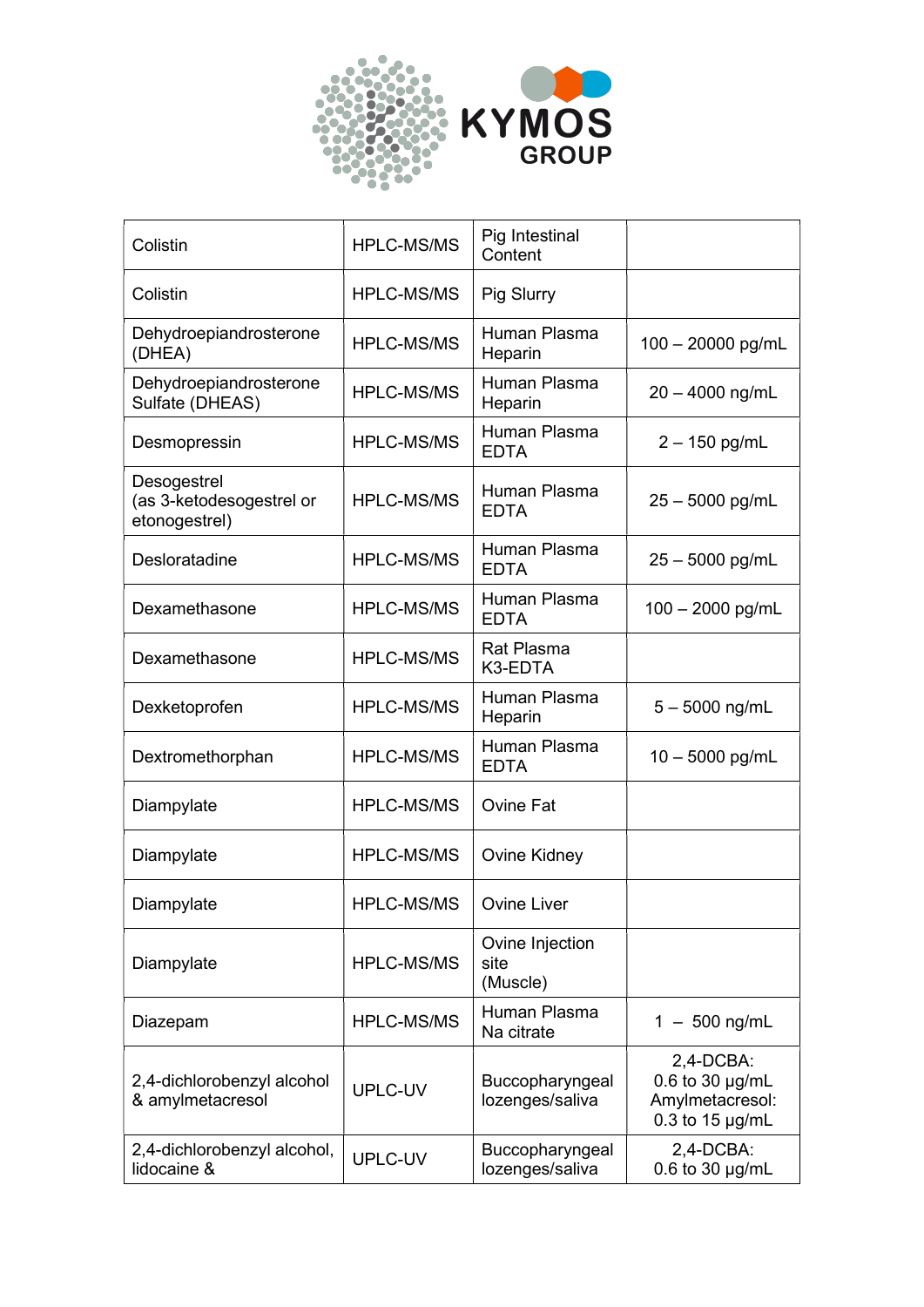

| amylmetacresol                        |                   |                                     | Lidocaine:<br>1.0 to 50 µg/mL<br>Amylmetacresol:<br>$0.3$ to 15 $\mu$ g/mL |
|---------------------------------------|-------------------|-------------------------------------|----------------------------------------------------------------------------|
| Diazoxide                             | <b>HPLC-MS/MS</b> | Human Plasma<br><b>EDTA</b>         | $0.05 - 50$ ng/mL                                                          |
| <b>Diclazuril</b>                     | <b>HPLC-MS/MS</b> | Sheep plasma                        |                                                                            |
| <b>Diclazuril</b>                     | <b>HPLC-MS/MS</b> | Calf plasma                         |                                                                            |
| <b>Diclofenac</b>                     | <b>HPLC-MS/MS</b> | Human Plasma<br><b>EDTA</b>         | $0.5 - 200$ ng/mL                                                          |
| Dihydrostreptomycin                   | <b>HPLC-MS/MS</b> | Swine Injection<br>site<br>(Muscle) |                                                                            |
| Dihydrostreptomycin and<br>Penicillin | <b>HPLC-MS/MS</b> | Ovine Injection<br>site<br>(Muscle) |                                                                            |
| Dihydrostreptomycin and<br>Penicillin | <b>HPLC-MS/MS</b> | <b>Ovine Fat</b>                    |                                                                            |
| Dihydrostreptomycin and<br>Penicillin | <b>HPLC-MS/MS</b> | <b>Ovine Liver</b>                  |                                                                            |
| Dihydrostreptomycin and<br>Penicillin | <b>HPLC-MS/MS</b> | Ovine Kidney                        |                                                                            |
| Dihydrostreptomycin and<br>Penicillin | <b>HPLC-MS/MS</b> | <b>Ovine Milk</b>                   |                                                                            |
| <b>Disaccharide</b>                   | <b>HPLC-MS/MS</b> | Mouse Plasma<br>K3-EDTA             |                                                                            |
| Docetaxel                             | <b>HPLC-MS/MS</b> | Dog Plasma<br>Sodium Heparin        |                                                                            |
| Doxorubicin                           | HPLC-MS/MS        | Mouse Plasma<br>K2-EDTA             |                                                                            |
| <b>Duloxetine</b>                     | <b>HPLC-MS/MS</b> | Human Plasma<br><b>EDTA</b>         | $0.2 - 200$ ng/mL                                                          |
| Dienogest                             | <b>HPLC-MS/MS</b> | Human Plasma<br><b>EDTA</b>         | $0.1 - 80$ ng/mL                                                           |
| Drospirenone                          | <b>HPLC-MS/MS</b> | Human Plasma<br><b>EDTA</b>         | $0.25 - 250$ ng/mL                                                         |
| Enalapril                             | <b>HPLC-MS/MS</b> | Human Plasma<br><b>EDTA</b>         | $0.2 - 100$ ng/mL                                                          |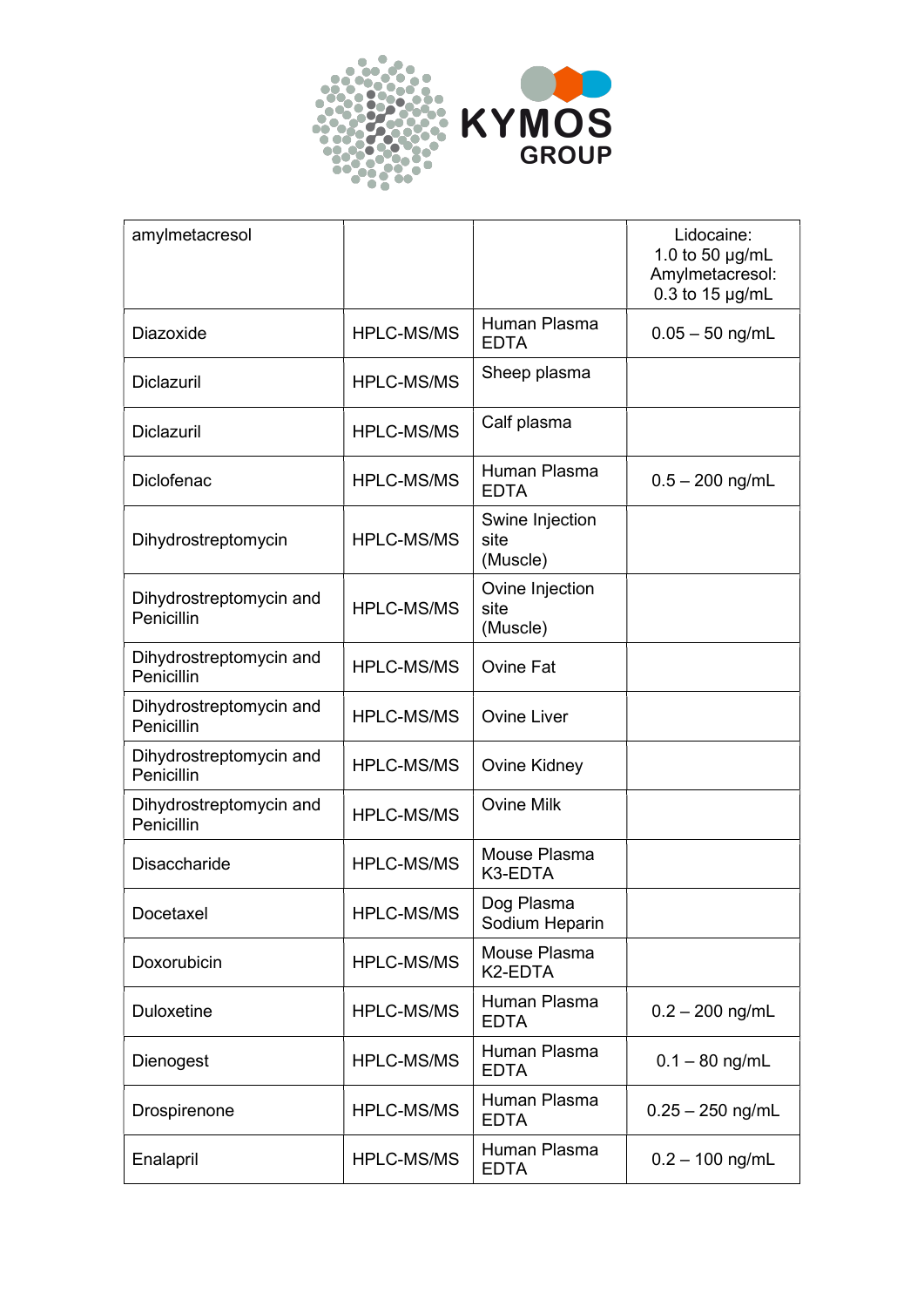

| Enrofloxacin              | <b>HPLC-MS/MS</b> | Cat Plasma<br>K <sub>2</sub> -EDTA    |                     |
|---------------------------|-------------------|---------------------------------------|---------------------|
| Enrofloxacin              | <b>HPLC-MS/MS</b> | Rabbit Plasma<br>K <sub>2</sub> -EDTA |                     |
| Erythromycin              | <b>HPLC-MS/MS</b> | Human Plasma<br><b>EDTA</b>           | $10 - 2500$ ng/mL   |
| Erythromycin              | <b>HPLC-MS/MS</b> | Human Plasma<br><b>EDTA</b>           | $1 - 5000$ ng/mL    |
| Erythromycin              | <b>HPLC-MS/MS</b> | Chicken Egg                           |                     |
| Erlotinib                 | <b>HPLC-MS/MS</b> | Human Plasma<br><b>EDTA</b>           | $5 - 5000$ ng/mL    |
| Esomeprazole              | <b>HPLC-MS/MS</b> | Human Plasma<br><b>EDTA</b>           | $2.5 - 2500$ ng/mL  |
| Eslicarbazepine           | <b>HPLC-MS/MS</b> | Human Plasma<br>Heparin               | $100 - 20000$ ng/mL |
| <b>Estradiol</b>          | <b>HPLC-MS/MS</b> | Human Plasma<br>Heparin               | $0.5 - 100$ pg/mL   |
| Estradiol                 | <b>UPLC-MS/MS</b> | Human Plasma<br><b>EDTA</b>           | 100 - 10000 pg/mL   |
| <b>Estrone</b>            | <b>HPLC-MS/MS</b> | Human Plasma<br>Heparin               | $1 - 200$ pg/mL     |
| <b>Estrone 3-sulfate</b>  | <b>HPLC-MS/MS</b> | Human Plasma<br>Heparin               | $5 - 1500$ pg/mL    |
| <b>Ethinyl Estradiol</b>  | <b>HPLC-MS/MS</b> | Human Plasma<br><b>EDTA</b>           | $1 - 500$ pg/mL     |
| <b>Ethinyl Estradiol</b>  | <b>HPLC-MS/MS</b> | Human Plasma<br><b>EDTA</b>           | $2.5 - 500$ pg/mL   |
| Etodolac                  | <b>HPLC-MS/MS</b> | Human Plasma<br>Na citrate            | $0.1 - 40$ µg/mL    |
| Ezetimibe                 | <b>HPLC-MS/MS</b> | Human Plasma<br><b>EDTA</b>           | $0.1 - 100$ ng/mL   |
| Fenbendazole sulfone      | <b>HPLC-MS/MS</b> | Pig Liver                             |                     |
| Flufenamic acid           | <b>HPLC-MS/MS</b> | Human Plasma<br><b>EDTA</b>           | $1 - 100$ ng/mL     |
| (R)- and (S)-Flurbiprofen | HPLC-MS/MS        | Human Plasma<br><b>EDTA</b>           | $25 - 2500$ ng/mL   |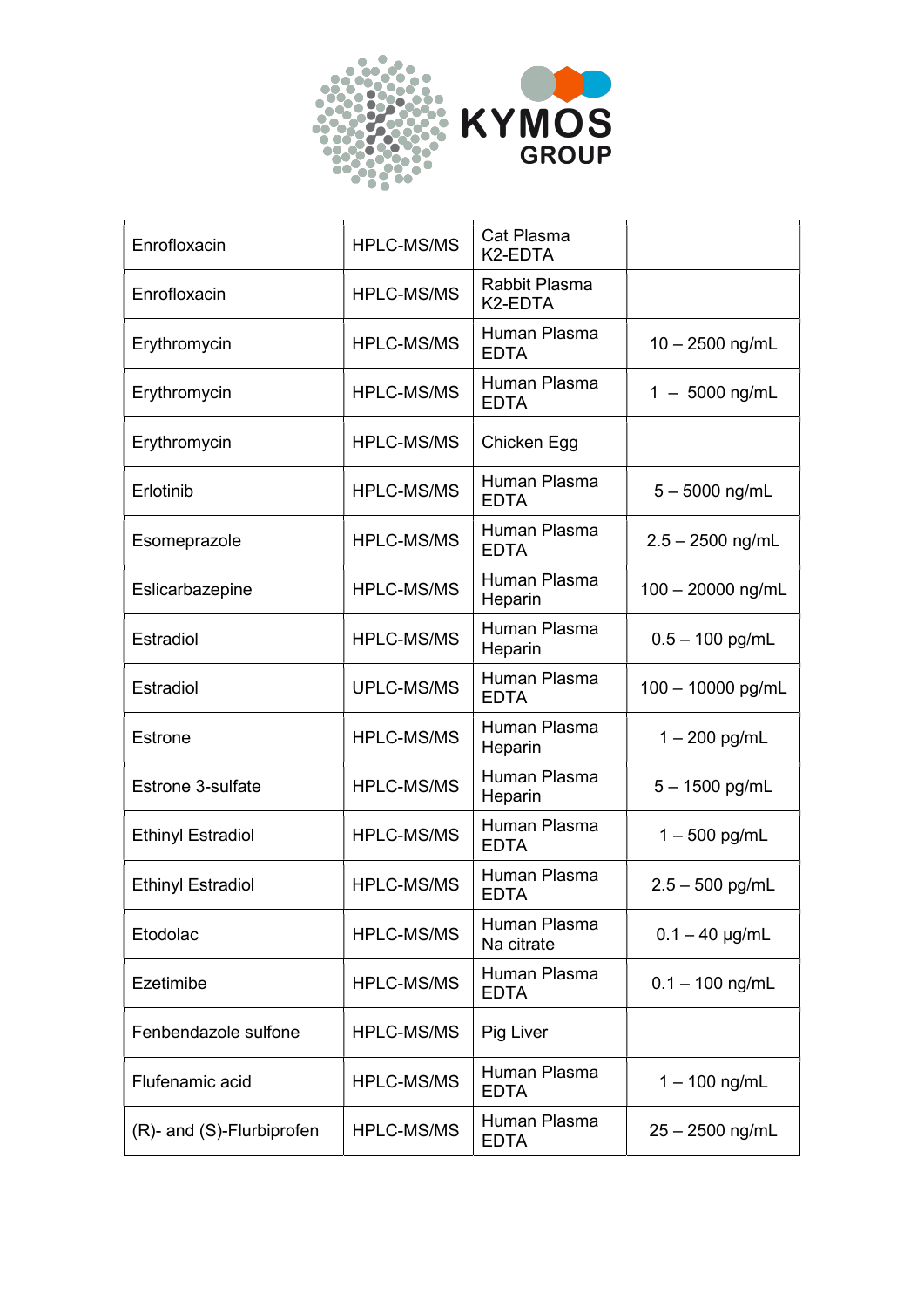

| Flurbiprofen             | <b>HPLC-MS/MS</b> | Buccopharyngeal<br>lozenges/saliva     | $50 - 2000$ ng/mL                                              |
|--------------------------|-------------------|----------------------------------------|----------------------------------------------------------------|
| Fluticasone propionate   | <b>HPLC-MS/MS</b> | Human Plasma<br><b>EDTA</b>            | 5 - 1000 pg/mL                                                 |
| Fluvastatin              | <b>HPLC-MS/MS</b> | Human Plasma<br><b>EDTA</b>            | $0.5 - 500$ ng/mL                                              |
| Fosfomycin               | <b>HPLC-MS/MS</b> | Human Plasma<br><b>EDTA</b>            | $50 - 50000$ ng/mL                                             |
| Fosfomycin               | <b>HPLC-MS/MS</b> | Human Urine                            | $10 - 5000$ µg/mL                                              |
| Furosemide               | <b>HPLC-MS/MS</b> | Human Plasma<br><b>EDTA</b>            | $10 - 2500$ ng/mL                                              |
| Furosemide               | <b>HPLC-MS/MS</b> | Cat Plasma<br>K3-EDTA                  |                                                                |
| Furosemide               | <b>HPLC-MS/MS</b> | Dog Plasma<br>K3-EDTA                  |                                                                |
| Gentisic acid            | <b>HPLC-MS/MS</b> | Rat Plasma<br>K2-EDTA                  |                                                                |
| Gentisic acid            | <b>HPLC-MS/MS</b> | Dog Plasma<br>K2-EDTA                  |                                                                |
| Gentisic acid            | <b>HPLC-MS/MS</b> | Minipig Plasma<br>K <sub>2</sub> -EDTA |                                                                |
| Ginkgolides (A and B)    | <b>HPLC-MS/MS</b> | Human Plasma<br>Heparin                | $0.2 - 50$ ng/mL                                               |
| Gliclazide               | <b>HPLC-MS/MS</b> | Human Plasma<br><b>EDTA</b>            | 40 - 3200 ng/mL                                                |
| Gliclazide and Metformin | <b>HPLC-MS/MS</b> | Human Plasma<br><b>EDTA</b>            | Gliclazide: 40 -<br>3200 ng/mL<br>Metformine: 10<br>2500 ng/mL |
| Goserelin                | <b>HPLC-MS/MS</b> | Dog Plasma<br>K3-EDTA                  |                                                                |
| Hydrochlorothiazide      | <b>HPLC-MS/MS</b> | Human Plasma<br><b>EDTA</b>            | $1 - 300$ ng/mL                                                |
| Hydroxychloroquine       | <b>HPLC-MS/MS</b> | Human Plasma<br><b>EDTA</b>            | $0.2 - 200$ ng/mL                                              |
| Imatinib                 | <b>HPLC-MS/MS</b> | Human Plasma<br><b>EDTA</b>            | $10 - 3000$ ng/mL                                              |
| Ibuprofen                | HPLC-MS/MS        | Human Plasma<br>Heparin                | $0.1 - 20$ µg/mL                                               |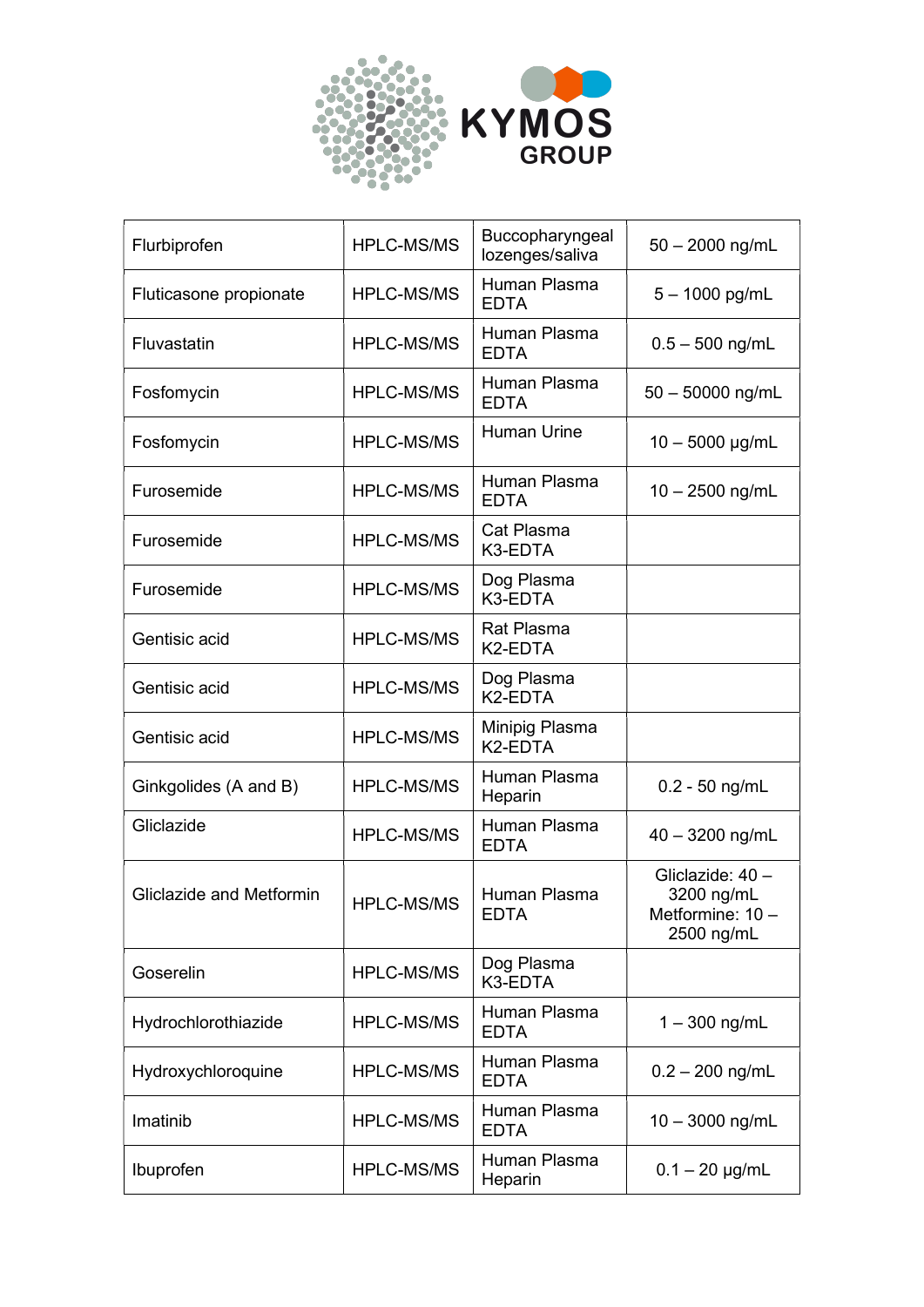

| (R)- and (S)-Ibuprofen            | <b>HPLC-MS/MS</b> | Human Plasma<br>Heparin              | $0.1 - 40$ µg/mL                              |
|-----------------------------------|-------------------|--------------------------------------|-----------------------------------------------|
| Ipratropium bromide               | <b>HPLC-MS/MS</b> | Human Plasma<br><b>EDTA</b>          | $0.5 - 50$ pg/mL                              |
| Ipratropium bromide               | <b>HPLC-MS/MS</b> | Human Plasma<br><b>EDTA</b>          | 2 - 400 pg/mL                                 |
| Irbesartan                        | <b>HPLC-MS/MS</b> | Human Plasma<br>Heparin              | 20 - 10000 ng/mL                              |
| Ivermectine H2B1a                 | <b>HPLC-MS/MS</b> | Human Plasma<br><b>EDTA</b>          | $0.5 - 40$ ng/mL                              |
| Ivermectin (H2B1a<br>component)   | <b>HPLC-MS/MS</b> | Swine Plasma<br>K <sub>2</sub> -EDTA |                                               |
| Ivermectin B1a<br>Ivermectiin B1b | <b>HPLC-MS/MS</b> | Human Plasma<br><b>EDTA</b>          | B1a: $1 - 200$ ng/mL<br>B1b: $0.04 - 4$ ng/mL |
| Ketoconazole                      | <b>HPLC-MS/MS</b> | Human Plasma<br><b>EDTA</b>          | $20 - 2000$ ng/mL                             |
| Ketoprofen                        | <b>HPLC-MS/MS</b> | Human Plasma<br>Heparin              | $5 - 5000$ ng/mL                              |
| Ketoprofen                        | <b>HPLC-MS/MS</b> | <b>Bovine Lung</b>                   |                                               |
| Ketoprofen                        | <b>HPLC-MS/MS</b> | <b>Bovine Liver</b>                  |                                               |
| Ketoprofen                        | <b>HPLC-MS/MS</b> | <b>Bovine Kidney</b>                 |                                               |
| Ketoprofen                        | <b>HPLC-MS/MS</b> | <b>Bovine Muscle</b>                 |                                               |
| Ketoprofen                        | <b>HPLC-MS/MS</b> | <b>Bovine Fat</b>                    |                                               |
| Lansoprazole                      | <b>HPLC-MS/MS</b> | Human Plasma<br><b>EDTA</b>          | $2 - 2000$ ng/mL                              |
| Leuprolide                        | HPLC-MS/MS        | Dog Plasma<br>K3-EDTA                |                                               |
| Levonorgestrel                    | <b>HPLC-MS/MS</b> | Human Plasma<br><b>EDTA</b>          | $25 - 5000$ pg/mL                             |
| Licarbazepine                     | <b>HPLC-MS/MS</b> | Human Plasma<br><b>EDTA</b>          | $100 - 20000$ ng/mL                           |
| Loratadine                        | HPLC-MS/MS        | Human Plasma<br><b>EDTA</b>          | $0.02 - 20$ ng/mL                             |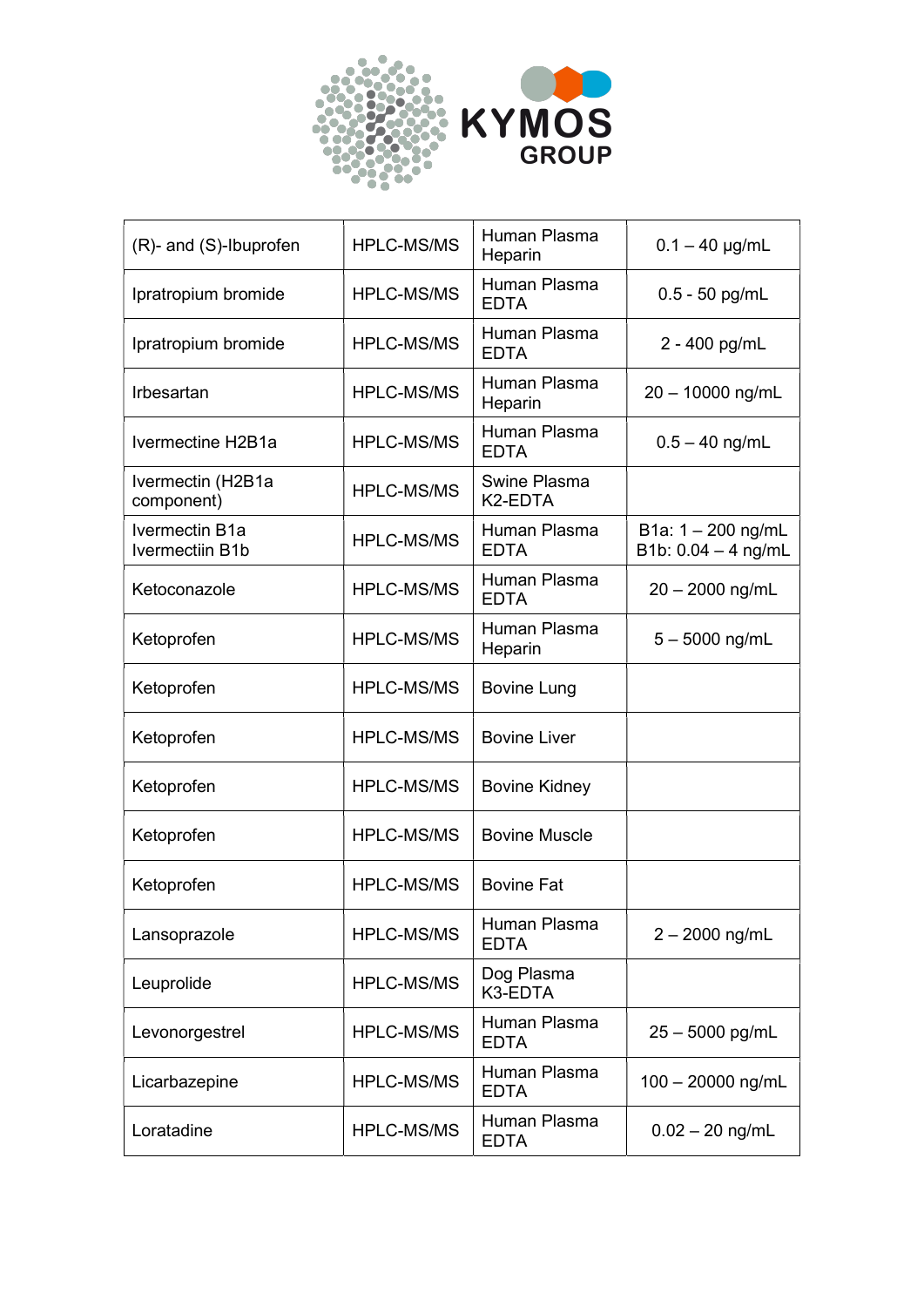

| Lormetazepam                           | <b>HPLC-MS/MS</b> | Human Plasma<br><b>EDTA</b>  | $0.2 - 30$ ng/mL   |
|----------------------------------------|-------------------|------------------------------|--------------------|
| Lovastatin                             | <b>HPLC-MS/MS</b> | Human Plasma<br><b>EDTA</b>  | $0.02 - 20$ ng/mL  |
| Magnessium                             | <b>ICP-MS</b>     | Human Plasma<br><b>EDTA</b>  | 10 - 1000 µg/mL    |
| Melatonin                              | <b>HPLC-MS/MS</b> | Human Plasma<br><b>EDTA</b>  | $5 - 3000$ pg/mL   |
| Melatonin                              | <b>HPLC-MS/MS</b> | Human Plasma<br><b>EDTA</b>  | $5 - 12000$ pg/mL  |
| Melatonin                              | <b>HPLC-MS/MS</b> | Sheep plasma<br>K3-EDTA      |                    |
| Memantine                              | <b>HPLC-MS/MS</b> | Human Plasma<br><b>EDTA</b>  | $0.1 - 100$ ng/mL  |
| Metamizol (4-<br>Methylaminoantipyrin) | <b>HPLC-MS/MS</b> | Pig Muscle                   |                    |
| 4-Methylaminoantipyrine                | <b>HPLC-MS/MS</b> | Human Plasma<br><b>EDTA</b>  | $0.2 - 30$ µg/mL   |
| Methylprednisone                       | <b>HPLC-MS/MS</b> | Human Plasma<br><b>EDTA</b>  | $0.5 - 500$ ng/mL  |
| Methotrexate                           | <b>HPLC-MS/MS</b> | <b>Rat Plasma</b><br>K2-EDTA |                    |
| Metopimazine                           | <b>HPLC-MS/MS</b> | Human Plasma<br><b>EDTA</b>  | $0.2 - 60$ ng/mL   |
| Metronidazole                          | <b>HPLC-MS/MS</b> | Human Plasma<br><b>EDTA</b>  | $50 - 20000$ ng/mL |
| Mometasone furoate                     | UPLC-MS/MS        | Human Plasma<br><b>EDTA</b>  | $2 - 100$ pg/mL    |
| Moxifloxacin                           | <b>HPLC-MS/MS</b> | Human Plasma<br><b>EDTA</b>  | $10 - 5000$ ng/mL  |
| Naloxone                               | <b>HPLC-MS/MS</b> | Human Plasma<br><b>EDTA</b>  | $0.025 - 25$ ng/mL |
| Naproxen                               | <b>HPLC-MS/MS</b> | Human Plasma<br>Heparin      | $0.1 - 100$ µg/mL  |
| Norgestrel                             | <b>HPLC-MS/MS</b> | Human Plasma<br><b>EDTA</b>  | $0.05 - 50$ ng/mL  |
| Octreotide                             | HPLC-MS/MS        | Dog Plasma<br>K3-EDTA        |                    |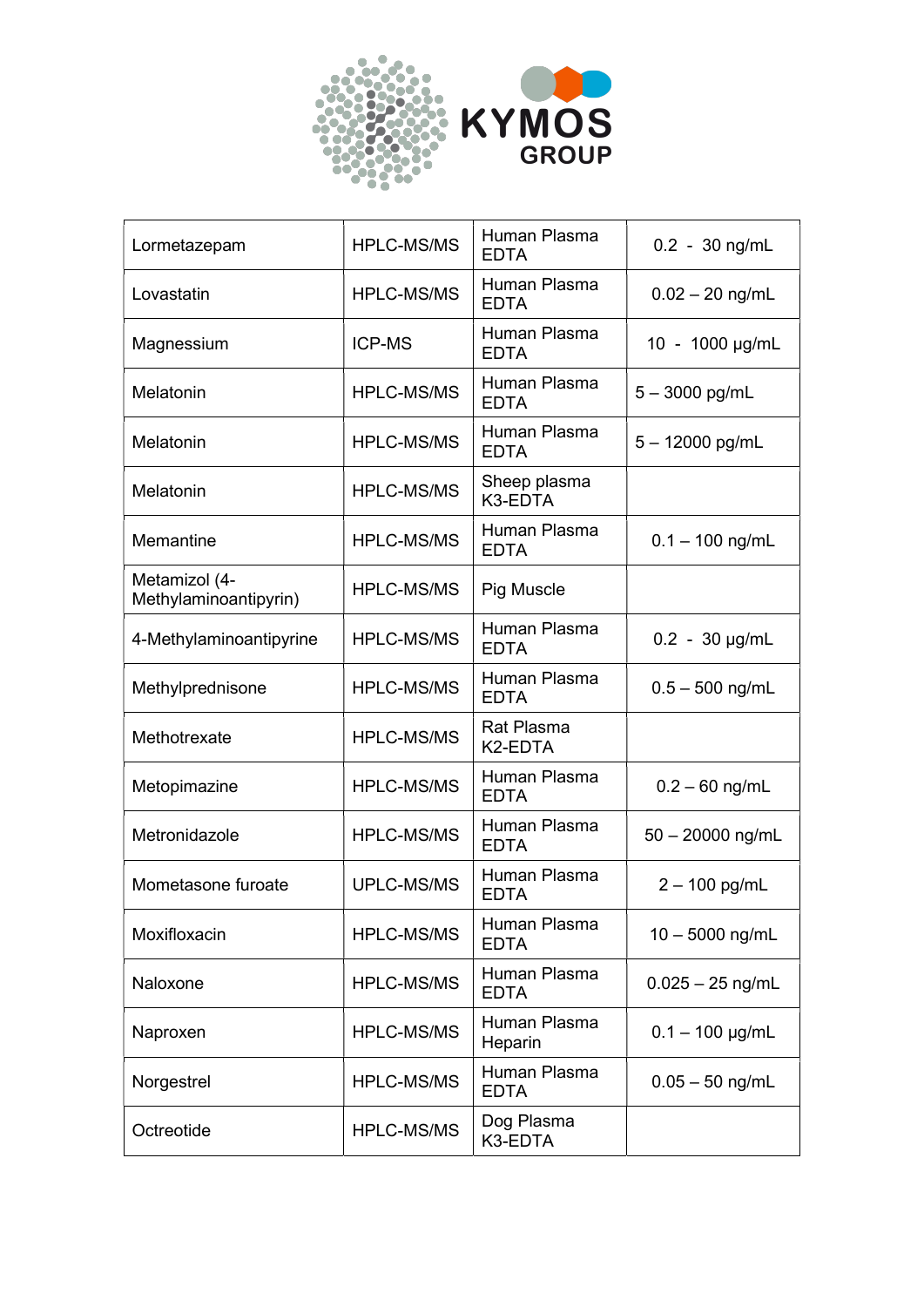

| Octreotide                                                  | <b>HPLC-MS/MS</b> | <b>Rat Plasma</b><br>K3-EDTA             |                    |
|-------------------------------------------------------------|-------------------|------------------------------------------|--------------------|
| Octreotide                                                  | <b>HPLC-MS/MS</b> | Rabbit Plasma<br>K2-EDTA                 |                    |
| Olmesartan                                                  | <b>HPLC-MS/MS</b> | Human Plasma<br><b>EDTA</b>              | $5 - 1800$ ng/mL   |
| Ondansetron                                                 | <b>HPLC-MS/MS</b> | Human plasma<br><b>EDTA</b>              | $0.1 - 100$ ng/mL  |
| Octreotide                                                  | <b>HPLC-MS/MS</b> | Human Plasma<br><b>EDTA</b>              | 25 - 5000 pg/mL    |
| Oxfendazole                                                 | <b>HPLC-MS/MS</b> | Pig Plasma<br>K2-EDTA                    |                    |
| Oxycodone                                                   | <b>HPLC-MS/MS</b> | Human Plasma<br><b>EDTA</b>              | $0.1 - 100$ ng/mL  |
| Oxytetracycline (parent<br>and 4-epioxytetracycline)        | <b>HPLC-MS/MS</b> | Pig Injection site<br>(Muscle)           |                    |
| Oxytetracycline (parent<br>and 4-epioxytetracycline)        | <b>HPLC-MS/MS</b> | Pig Liver                                |                    |
| Oxytetracycline (parent<br>and 4-epioxytetracycline)        | <b>HPLC-MS/MS</b> | Pig Kidney                               |                    |
| Oxytetracycline (parent<br>and 4-epioxytetracycline)        | <b>HPLC-MS/MS</b> | <b>Bovine Injection</b><br>site (Muscle) |                    |
| Oxytetracycline (parent<br>and 4-epioxytetracycline)        | <b>HPLC-MS/MS</b> | Ovine Injection<br>site (Muscle)         |                    |
| Oxytetracycline (parent<br>and 4-epioxytetracycline)        | <b>HPLC-MS/MS</b> | <b>Cow Milk</b>                          |                    |
| Oxytetracycline (parent<br>and and 4-<br>epioxytetracycline | <b>HPLC-MS/MS</b> | <b>Ovine Milk</b>                        |                    |
| Pantoprazole                                                | <b>HPLC-MS/MS</b> | Human Plasma<br><b>EDTA</b>              | $2 - 2000$ ng/mL   |
| Paracetamol<br>(acetaminophen)                              | <b>HPLC-MS/MS</b> | Human Plasma<br><b>EDTA</b>              | $0.1 - 20$ µg/mL   |
| Paroxetine                                                  | <b>HPLC-MS/MS</b> | Human Plasma<br><b>EDTA</b>              | $0.1 - 20$ ng/mL   |
| Pazopanib                                                   | <b>HPLC-MS/MS</b> | Human Plasma<br><b>EDTA</b>              | $50 - 20000$ ng/mL |
| Pazopanib                                                   | <b>HPLC-MS/MS</b> | Human Plasma<br><b>EDTA</b>              | $50 - 30000$ ng/mL |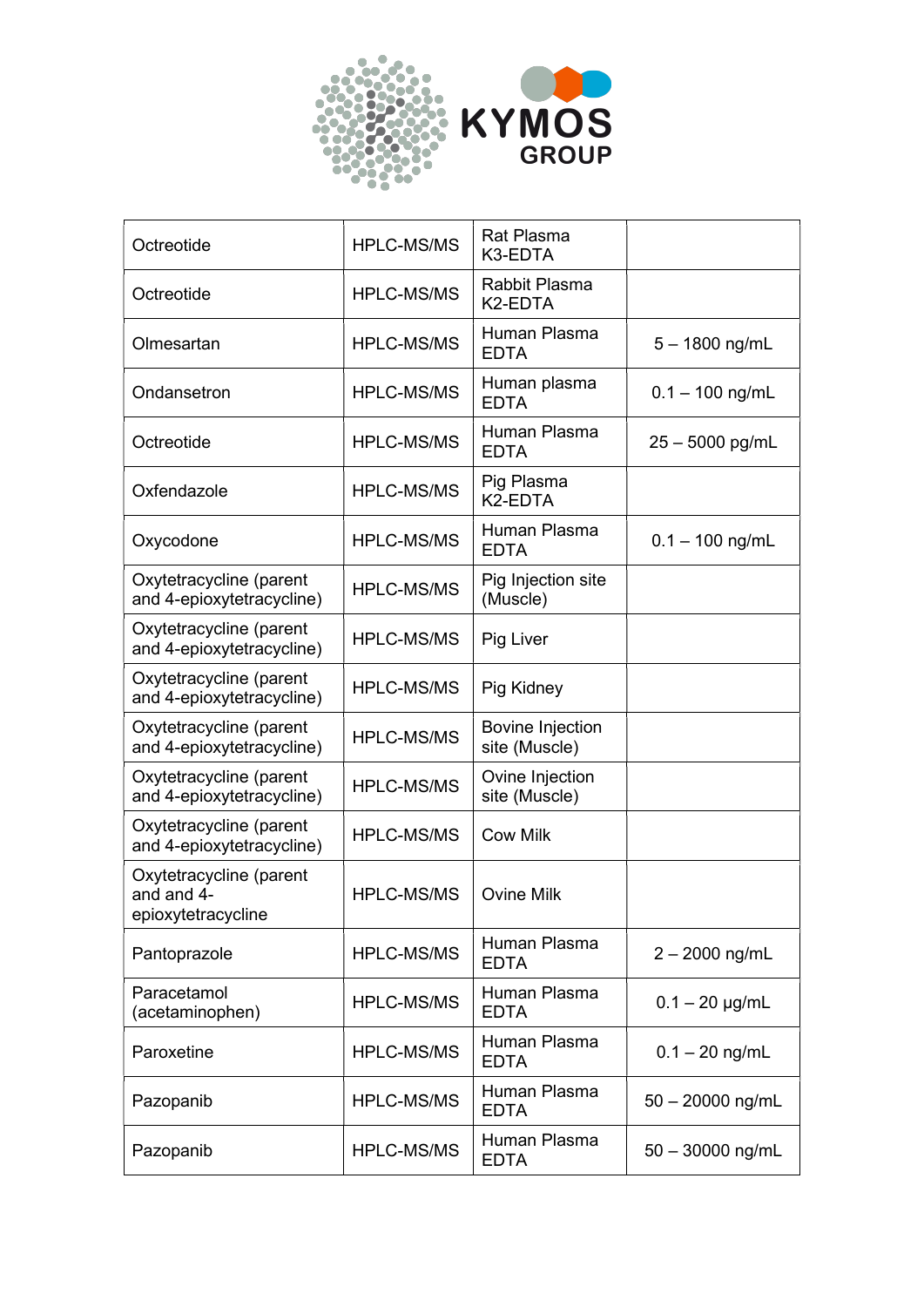

| Pazopanib                      | <b>HPLC-MS/MS</b> | Human Plasma<br><b>EDTA</b>        | $100 - 60000$ ng/mL |
|--------------------------------|-------------------|------------------------------------|---------------------|
| Penicillin G                   | <b>HPLC-MS/MS</b> | <b>Cow Milk</b>                    |                     |
| Phenol                         | <b>HPLC-MS/MS</b> | Human Plasma<br>Heparin            | $15 - 500$ ng/mL    |
| Phenol                         | <b>HPLC-MS/MS</b> | Rabbit Plasma<br>Lithium Heparin   |                     |
| Phenylephrine                  | <b>HPLC-MS/MS</b> | Human Plasma<br>Heparin            | $0.1 - 100$ ng/mL   |
| Pimobendan                     | <b>HPLC-MS/MS</b> | Dog Plasma<br>K2-EDTA              |                     |
| Pravastatin                    | <b>HPLC-MS/MS</b> | Human Plasma<br><b>EDTA</b>        | $0.5 - 500$ ng/mL   |
| Prednisolone                   | <b>HPLC-MS/MS</b> | Human Plasma<br><b>EDTA</b>        | $0.5 - 500$ ng/mL   |
| Prednisolone                   | <b>HPLC-MS/MS</b> | Cat Plasma<br>K <sub>2</sub> -EDTA |                     |
| Prednisolone                   | <b>HPLC-MS/MS</b> | Dog Plasma<br>K2-EDTA              |                     |
| Pregabalin                     | <b>HPLC-MS/MS</b> | Human Plasma<br><b>EDTA</b>        | $50 - 15000$ ng/mL  |
| Progesterone                   | <b>HPLC-MS/MS</b> | Human Plasma<br><b>EDTA</b>        | $0.2 - 200$ ng/mL   |
| Progesterone                   | <b>HPLC-MS/MS</b> | Human Plasma<br><b>EDTA</b>        | $0.05 - 10$ ng/mL   |
| Pseudoephredine                | <b>HPLC-MS/MS</b> | Human Plasma<br><b>EDTA</b>        | $0.5 - 500$ ng/mL   |
| Ranitidine                     | <b>HPLC-MS/MS</b> | Human Plasma<br><b>EDTA</b>        | $10 - 2000$ ng/mL   |
| Ranolazine                     | <b>HPLC-MS/MS</b> | Human Plasma<br><b>EDTA</b>        | $2 - 2000$ ng/mL    |
| Rasagiline                     | <b>HPLC-MS/MS</b> | Human Plasma<br><b>EDTA</b>        | $10 - 5000$ pg/mL   |
| Resveratrol and<br>glucuronide | <b>HPLC-MS/MS</b> | Human Plasma<br><b>EDTA</b>        | $5 - 1000$ ng/mL    |
| Ribavirin                      | HPLC-MS/MS        | <b>Rat Plasma</b><br>K3-EDTA       |                     |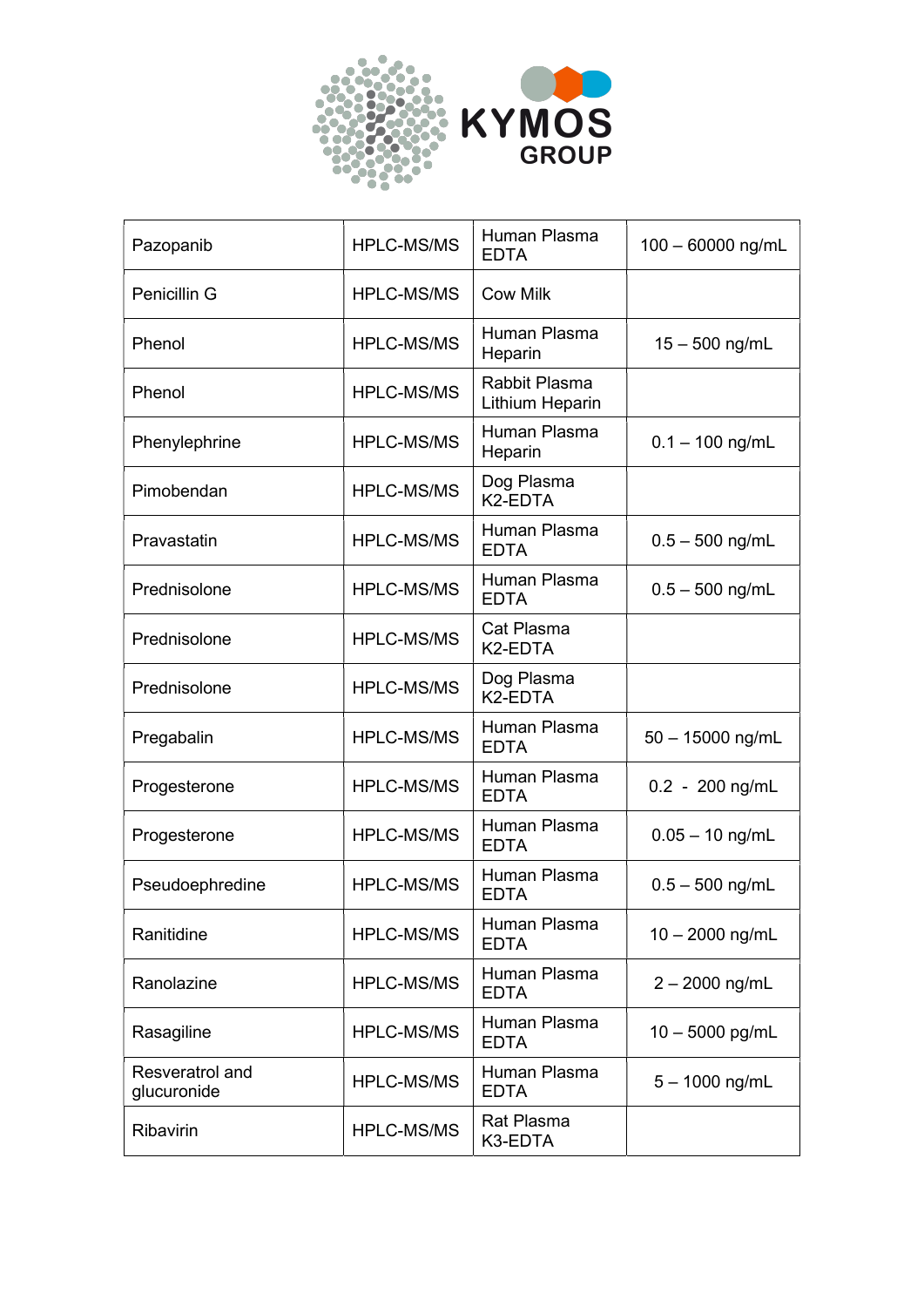

| Riluzole                                 | <b>HPLC-MS/MS</b> | Human Plasma<br><b>EDTA</b>     | $0.5 - 500$ ng/mL  |
|------------------------------------------|-------------------|---------------------------------|--------------------|
| Risperidone                              | <b>HPLC-MS/MS</b> | Dog Plasma<br>Sodium Heparin    |                    |
| Rivastigmine                             | <b>HPLC-MS/MS</b> | Human Plasma<br><b>EDTA</b>     | $0.1 - 30$ ng/mL   |
| Roflumilast                              | <b>HPLC-MS/MS</b> | Human Plasma<br><b>EDTA</b>     | $0.05 - 20$ ng/mL  |
| Rosuvastatin                             | <b>HPLC-MS/MS</b> | Human Plasma<br>Heparin         | $0.04 - 40$ ng/mL  |
| Salbutamol                               | <b>HPLC-MS/MS</b> | Human Plasma<br><b>EDTA</b>     | $0.5 - 50$ ng/mL   |
| Salmeterol                               | <b>HPLC-MS/MS</b> | Human Plasma<br><b>EDTA</b>     | $5 - 2000$ pg/mL   |
| Simvastatin                              | <b>HPLC-MS/MS</b> | Human plasma<br><b>EDTA</b>     | 50 - 5000 pg/mL    |
| Solifenacin                              | <b>HPLC-MS/MS</b> | Human Plasma<br><b>EDTA</b>     | $0.1 - 20$ ng/mL   |
| Spiramycin                               | <b>HPLC-MS/MS</b> | Human Plasma<br><b>EDTA</b>     | $10 - 1200$ ng/mL  |
| Spiramycin (parent and<br>neospiramycin) | <b>HPLC-MS/MS</b> | <b>Cow Milk</b>                 |                    |
| Spiramycin (parent and<br>neospiramycin) | <b>HPLC-MS/MS</b> | <b>Calf Kidney</b>              |                    |
| Spiramycin (parent and<br>neospiramycin) | <b>HPLC-MS/MS</b> | Calf Injection site<br>(Muscle) |                    |
| Spiramycin (parent and<br>neospiramycin) | HPLC-MS/MS        | <b>Calf Fat</b>                 |                    |
| Spiramycin (parent and<br>neospiramycin) | <b>HPLC-MS/MS</b> | <b>Calf Liver</b>               |                    |
| Spiramycin (parent and<br>neospiramycin) | <b>HPLC-MS/MS</b> | Calf Plasma                     |                    |
| Spiramycin (parent and<br>neospiramycin) | <b>HPLC-MS/MS</b> | Calf Lung                       |                    |
| Strontium (ranelate)                     | <b>GF-AAS</b>     | Human Plasma<br>Heparin         | $100 - 4000$ ng/mL |
| Sumatriptan                              | <b>HPLC-MS/MS</b> | Human Plasma<br><b>EDTA</b>     | $0.1 - 100$ ng/mL  |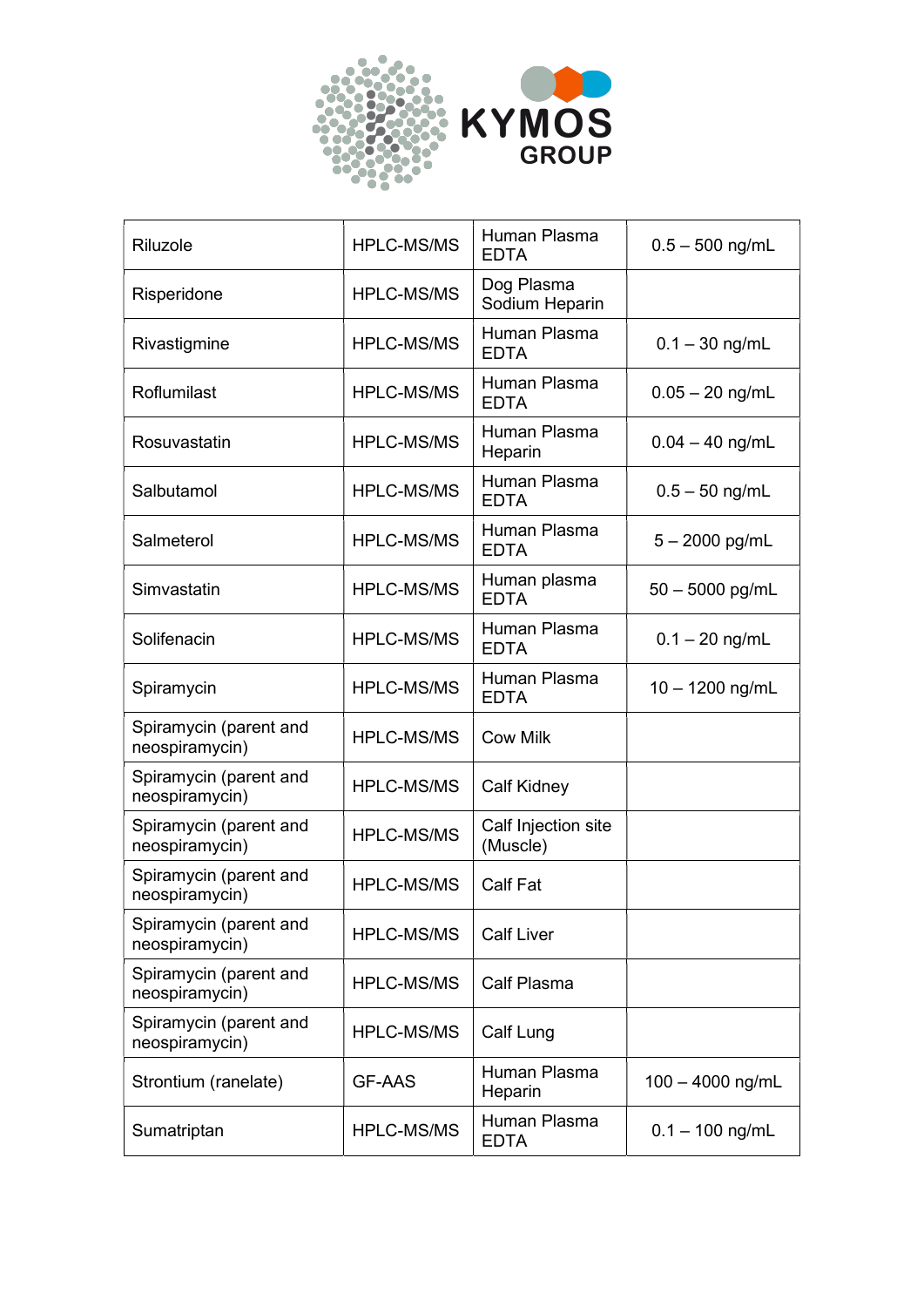

| <b>Tadalafil</b>           | <b>HPLC-MS/MS</b> | Human Plasma<br><b>EDTA</b>       | $1 - 500$ ng/mL            |
|----------------------------|-------------------|-----------------------------------|----------------------------|
| Telmisartan                | <b>HPLC-MS/MS</b> | Human plasma<br><b>EDTA</b>       | 2 - 1000 ng/mL             |
| Testosterone               | <b>HPLC-MS/MS</b> | Human Plasma<br>Heparin           | $15 - 3000$ pg/mL          |
| Testosterone               | <b>HPLC-MS/MS</b> | Dog Plasma<br>K3-EDTA             |                            |
| Tilmicosin                 | <b>HPLC-MS/MS</b> | <b>Bovine Lung</b>                |                            |
| Tilmicosin                 | <b>HPLC-MS/MS</b> | <b>Bovine Liver</b>               |                            |
| Tilmicosin                 | <b>HPLC-MS/MS</b> | <b>Bovine Kidney</b>              |                            |
| Tilmicosin                 | <b>HPLC-MS/MS</b> | Bovine Injection<br>site (Muscle) |                            |
| Tilmicosin                 | <b>HPLC-MS/MS</b> | <b>Bovine Fat</b>                 |                            |
| Toltrazuril                | <b>HPLC-MS/MS</b> | <b>Bovine Plasma</b><br>K3-EDTA   | Toltrazuril                |
| <b>Toltrazuril sulfone</b> | <b>HPLC-MS/MS</b> | Pig Injection site<br>(Muscle)    | <b>Toltrazuril sulfone</b> |
| <b>Toltrazuril sulfone</b> | <b>HPLC-MS/MS</b> | Pig Liver                         | <b>Toltrazuril sulfone</b> |
| <b>Toltrazuril sulfone</b> | <b>HPLC-MS/MS</b> | Pig Kidney                        | <b>Toltrazuril sulfone</b> |
| <b>Toltrazuril sulfone</b> | <b>HPLC-MS/MS</b> | Pig Fat and Skin                  | <b>Toltrazuril sulfone</b> |
| Tramadol                   | <b>HPLC-MS/MS</b> | Human Plasma<br><b>EDTA</b>       | $0.5 - 250$ ng/mL          |
| Tramadol                   | <b>HPLC-MS/MS</b> | Dog Plasma<br>K2-EDTA             |                            |
| Trichloroethanol           | $GC/\mu$ -ECD     | Human Plasma<br>Heparin           | $10 - 100$ ng/mL           |
| Trichloroethanol           | $GC/\mu$ -ECD     | Rabbit Plasma<br>Lithium Heparin  |                            |
| Tungstate                  | <b>ICP-MS</b>     | Dog Plasma<br>Lithium Heparin     |                            |